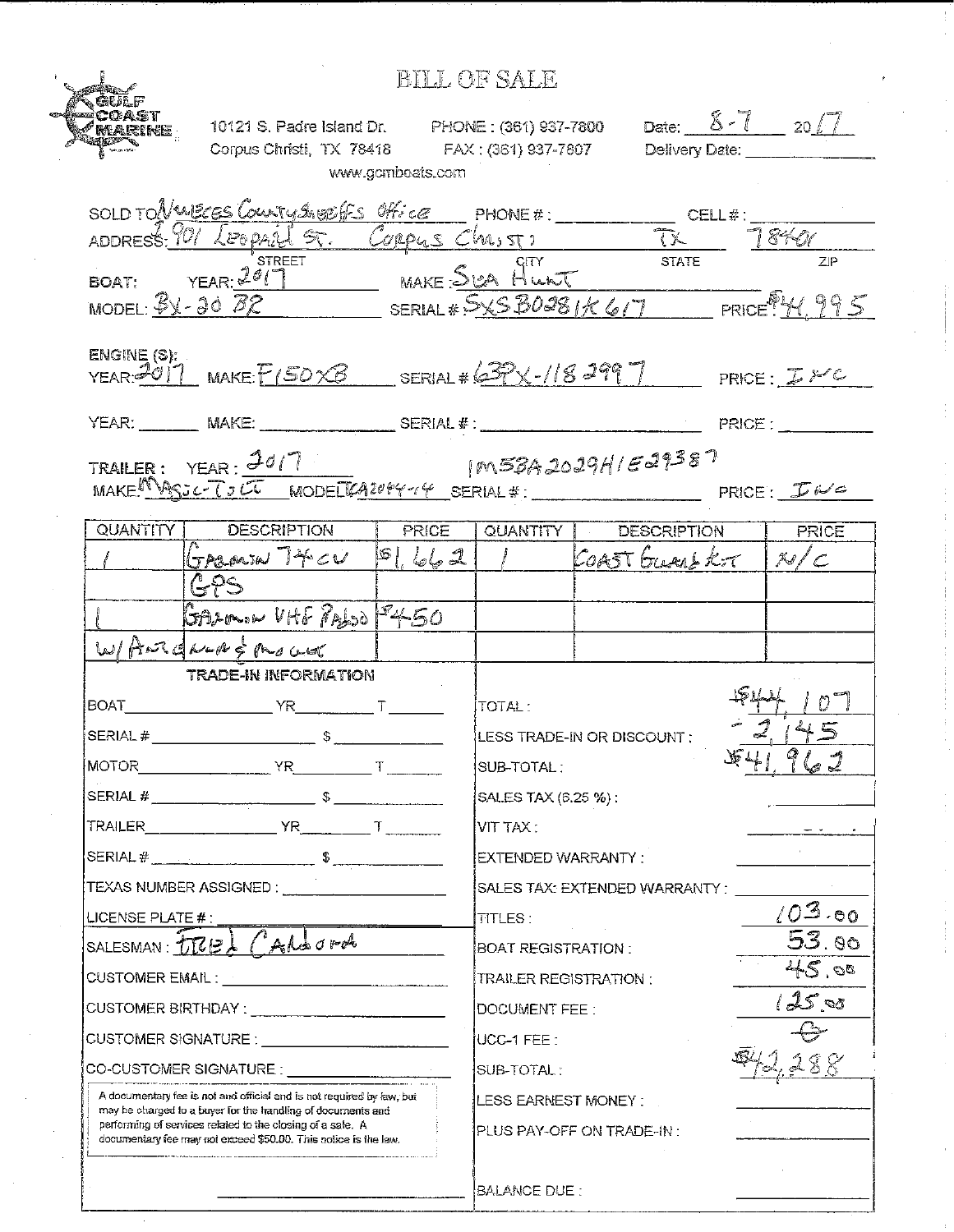

## **Nueces County** Sheriffs **Office 2017 Sea Hunt BX-20BR**

2017 Sea Hunt **BX-20BR** w/150hp Yamaha (5 year Warranty) Aluminum Tandem Trailer Magic-Tilt priced \$42,288 Drive Out including standard equipment and the following options:

Sea Hunt Boats started building boats back in 1995 they had one goal in mind build an affordable boat that's first class. Build in Columbia South Carolina they have been the # I SELLING saltwater boat for the past 10 years.

Sea Hunt Boats Known for Carolina Flare Bow and Votec Design Hull makes this boat a very dry and smooth ride.

Yamaha Rigging Digital Command Gauges Hull White Deluxe 1-Top w/Electronics Box LED Spreader Light Rear & Anchor Light Canvas on T-Top (protect against sun & rain) Porta Potti (Console Storage) Integrated Rub Rail w/ Navigational LED Lights Acrylic Dash Panel w/ Phone Racks Dual Battery Switch w/Extra Battery Leaning Post w/Back Rest & Rod Holders Infinity Stereo w14 Speakers Trim Tabs Sea Star Hydraulic Steering Horn on Console LED Courtesy Lights Boarding Ladder w/Platform High Pressure Wash Down Console Rod Holders Rear Flip Flop Seats Recessed Pull Up Cleats Gunwale Rod Holders Under Gunnel Storage Locking Glove Box Tall Console Design w/ High Wind shield (Protection against Wind & Rain)